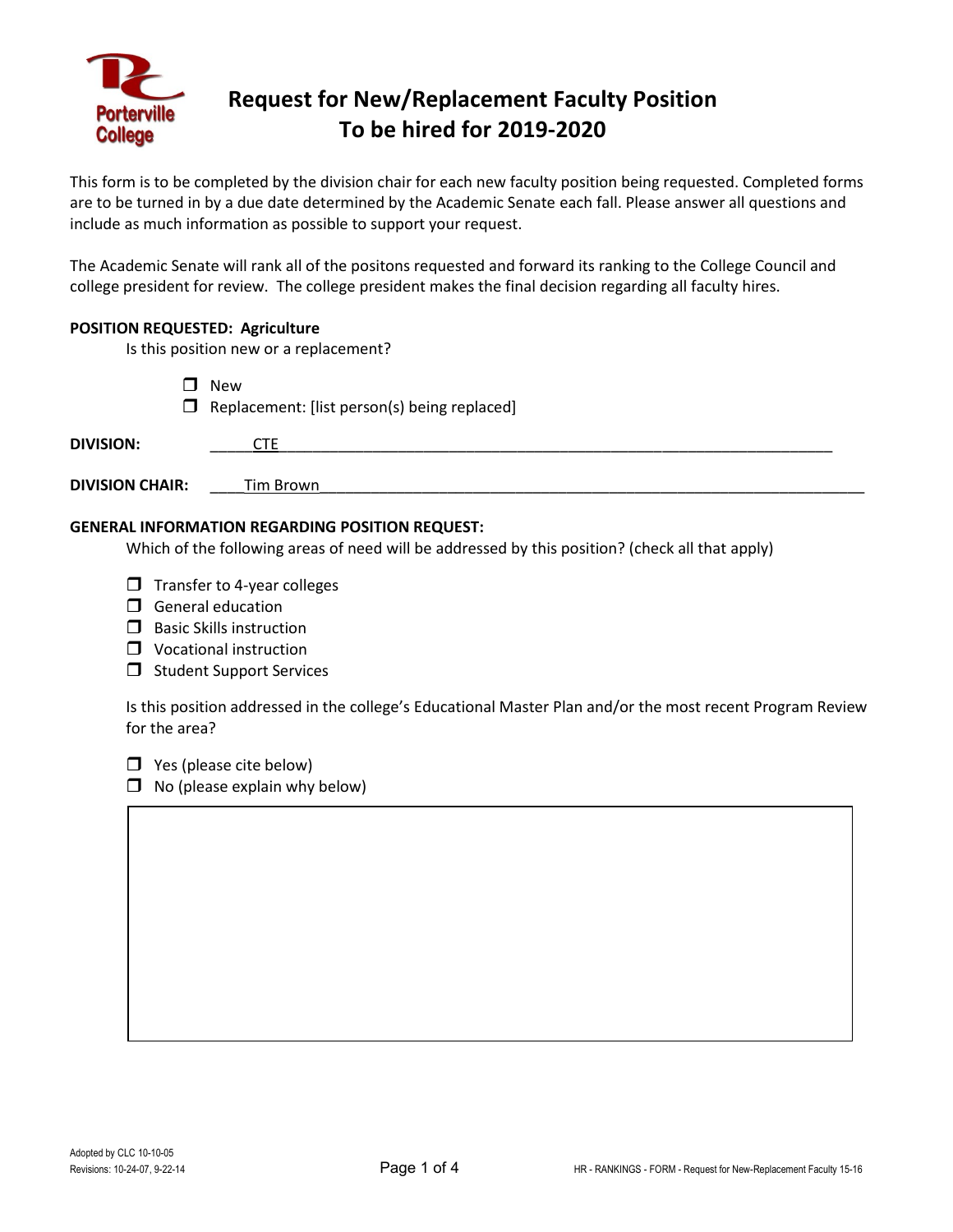Identify any resources the hiring of this position will require. Do not include salary and benefits, but please list things such as a computer, office space, equipment, and other related resources the new faculty member would require.

Computer, Office space, Phone

List any classes likely to be taught by this individual. If the position is primarily non-teaching, please describe the person's assignment.

All curriculum approved for the two existing degrees. (AA-Ag Production and AST Agribusiness) and any additional curriculum approved for the degrees in the future.

### **PROGRAM REVIEW DATA-BASED JUSTIFICATION:**

Provide the following data measures for the past 5 academic years in classes/subjects to be taught by the faculty (as applicable). Program review data can be obtained by subject from the 2015-16 report on the Institutional Research web page below. Attach the 4-page report(s) to this document.

|                             |              | 2013-14   | 2014-15 | 2015-16 | 2016-17 | 2017-18 |
|-----------------------------|--------------|-----------|---------|---------|---------|---------|
| <b>Enrollment at Census</b> |              | 639       | 599     | 723     | 694     | 679     |
| (pg 2)                      |              |           |         |         |         |         |
| Average number of           |              | 34        | 29      | 31      | 28      | 27      |
| students per section        |              |           |         |         |         |         |
| <b>First Day Waitlist</b>   |              | 93        | 51      | 57      | 51      | 83      |
| (pg 2)                      |              |           |         |         |         |         |
| <b>FTEF</b>                 | <b>TOTAL</b> | 4.5       | 5.0     | 4.6     | 4.6     | 4.3     |
| (pg 2)                      | Full-Time    | 1.2       | 2.2     | 2.0     | 2.0     | 2.0     |
|                             | Overload     | .9        | $.6\,$  | 1.1     | 1.0     | $.6\,$  |
|                             | Adjunct      | 2.1       | 1.9     | 1.2     | 1.3     | 1.4     |
|                             | Summer       | $\cdot$ 3 | .3      | .3      | .3      | .3      |
| <b>FTES</b>                 |              | 81.2      | 78.6    | 93.0    | 92.5    | 85.7    |
| (pg 2)                      |              |           |         |         |         |         |
| Degrees & Certificates      |              | 5         | 5       | 8       | 5       | 10      |
| (pg 4)                      |              |           |         |         |         |         |

<https://www.kccd.edu/institutional-research/reports/subject-1>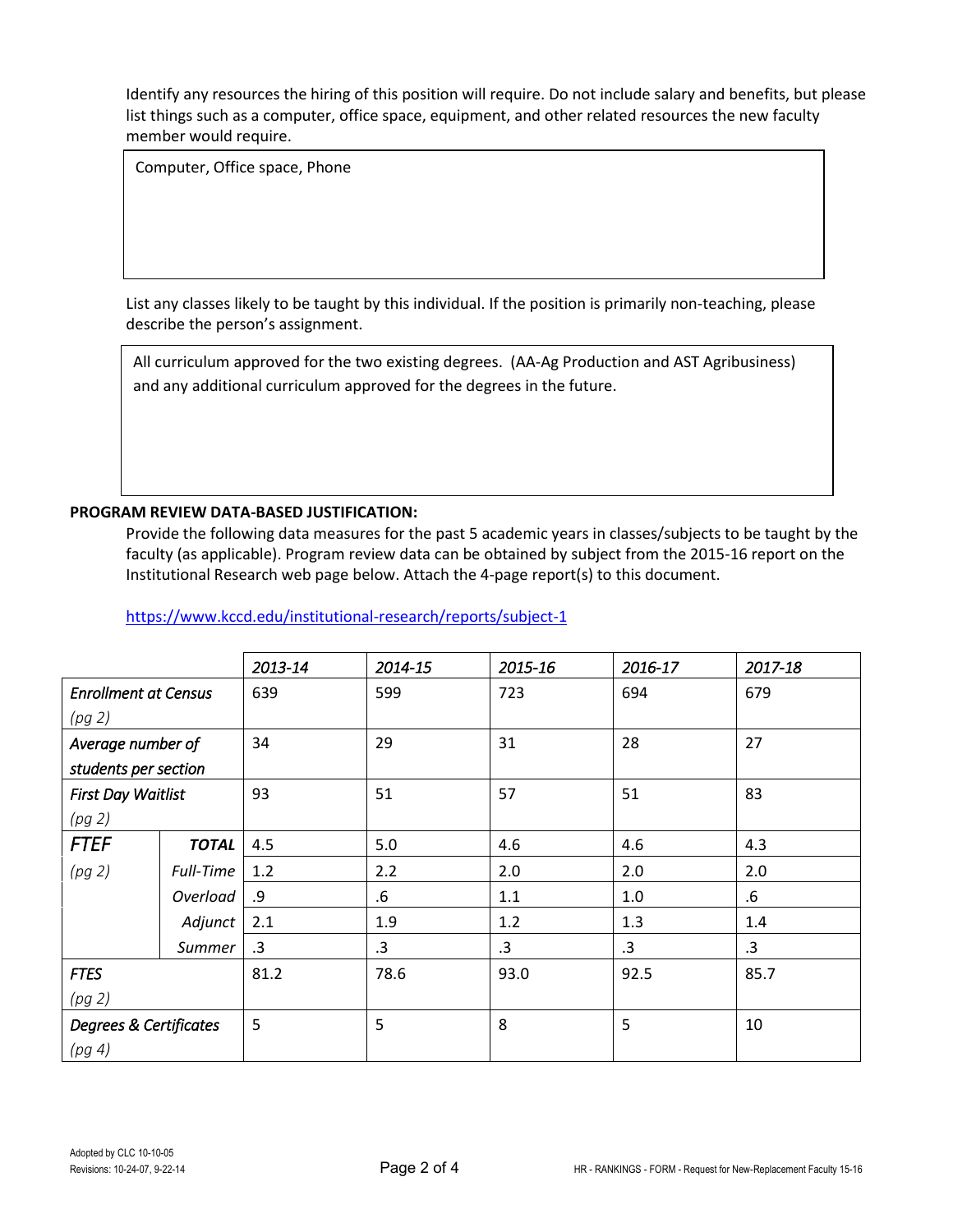#### **OTHER JUSTIFICATION:**

## **Provide here qualitative/anecdotal information that supports hiring this full-time position:**

- I plan on retiring in the next couple of years and would like to be involved in the hiring of my replacement.
- We currently have 3 adjuncts that teach in the Ag program, teaching a total of 5 classes. I always teach overload, so we have more than enough classes being taught each semester to fulfil two full time contracts. In addition, the new faculty could teach classes at Strathmore High School in the Ag Pathway. The instructor who taught PC Ag Classes has recently moved to Lindsay High School. Summit Charter Academy has taught PC Ag courses on their campus as well, but we currently don't have a qualified person with room in their schedule to teach those classes.
- Bridget Kidder, who has taught three classes every semester over the past 12 years as adjunct has applied to a full time position at College of the Sequoias. The full time position is as a Dairy Science instructor, a position that she is highly qualified for, as her family owns two dairies and she has been actively involved in their management for years. I have no reason to believe that she won't get the position.
- **Availability of part-time/overload faculty:** Finding qualified adjunct to teach at night is generally difficult. Finding qualified adjunct to teach during the day in virtually impossible
- **Compliance with state regulations/accreditations:** In addition to Ag classes fulfilling the requirements of the two degrees, 5 of the courses taught also fulfil general education graduation requirements and 3 of those 5 also fulfil CSU breadth requirement. Again, this gives our student a number of additional options.
- **Maintaining "one-full-time-faculty" program:** We currently have 3 adjuncts that teach in the Ag program, teaching a total of 5 classes. I always teach overload, so we have more than enough classes being taught each semester to fulfil two full time contracts. In addition, the new faculty could teach classes at Strathmore High School in the Ag Pathway. The instructor who taught PC Ag Classes has recently moved to Lindsay High School. Summit Charter Academy has taught PC Ag courses on their campus as well, but we currently don't have a qualified person with room in their schedule to teach those classes.
- **Long-term community needs/support:** The Associate of Science for Transfer in Agribusiness prepares students transferring to a California State University in Agribusiness. The required classes represent the normal undergraduate core for transfer to the California State University. Graduates from California State University have a wide range of career options including: Agribusiness, Business, Agricultural Sales, Ag Marketing, Ag Finance, Agricultural Production, Agricultural research, Vocational Ag Teaching and general agriculture. They may work in multiple specialty areas related to Agriculture, including but not limited to: accounting, finance, marketing, management, human resources, logistics, and communication and information systems. Career opportunities are expected to continue to be strong in these areas.